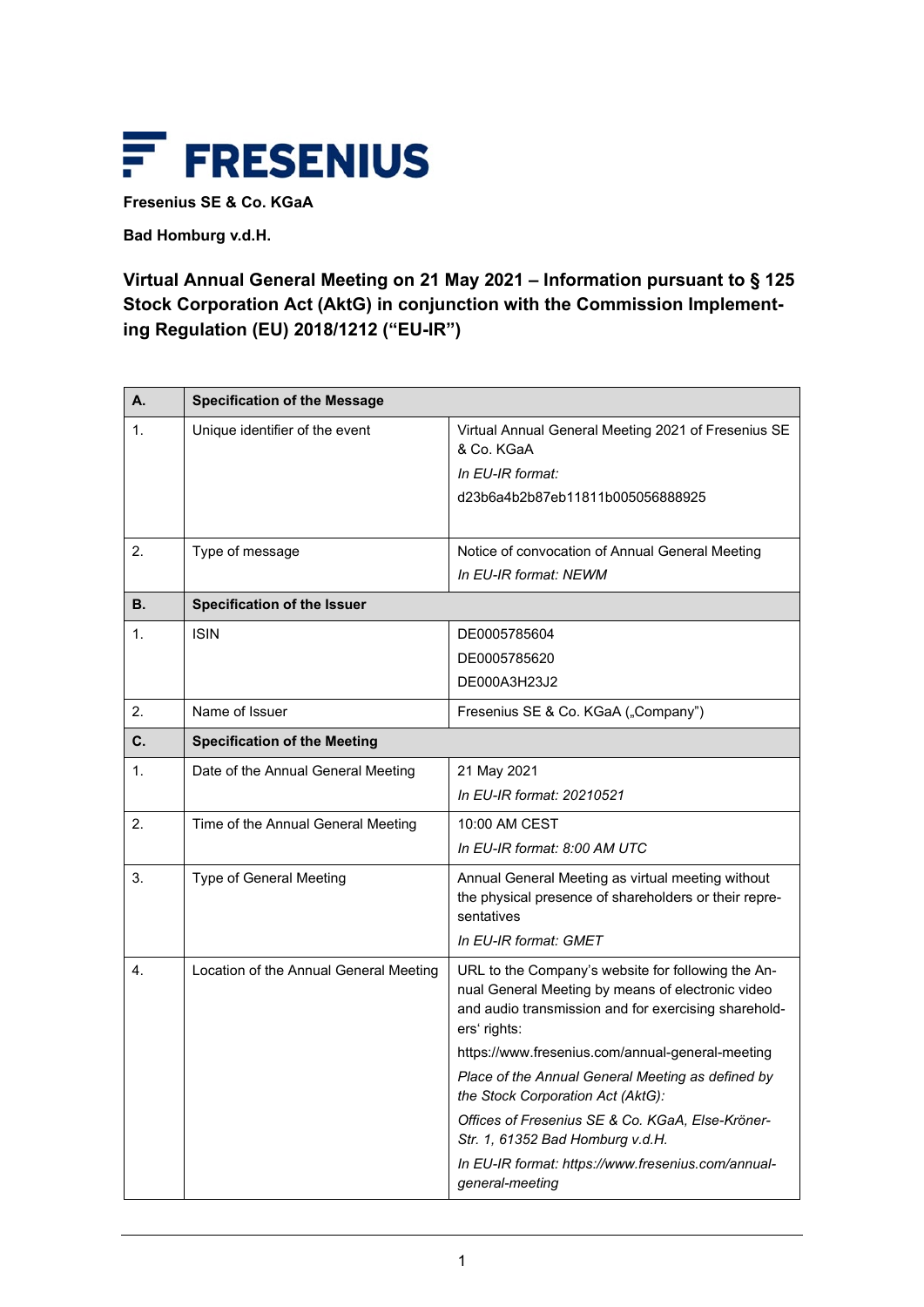| 5. | Record Date <sup>1</sup>                                                                            | 29 April 2021                                                                                                                                                                                                                                                                                                                                   |  |
|----|-----------------------------------------------------------------------------------------------------|-------------------------------------------------------------------------------------------------------------------------------------------------------------------------------------------------------------------------------------------------------------------------------------------------------------------------------------------------|--|
|    |                                                                                                     | In EU-IR format: 20210429                                                                                                                                                                                                                                                                                                                       |  |
| 6. | Uniform Resource Locator (URL)                                                                      | https://www.fresenius.com/annual-general-meeting                                                                                                                                                                                                                                                                                                |  |
| D. | Participation in the Annual General Meeting -                                                       |                                                                                                                                                                                                                                                                                                                                                 |  |
|    | Following the virtual Annual General Meeting by means of electronic video and audio<br>transmission |                                                                                                                                                                                                                                                                                                                                                 |  |
| 1. | Type of participation by shareholder                                                                | Following by means of electronic video and audio<br>transmission                                                                                                                                                                                                                                                                                |  |
|    |                                                                                                     | (does per se neither constitute a participation within<br>the meaning of the stock corporation law nor an exer-<br>cise of voting right)                                                                                                                                                                                                        |  |
| 2. | Issuer deadline for notification of partici-<br>pation                                              | Timely registration by the shareholder to follow the<br>Annual General Meeting as well as timely proof of eli-<br>gibility:<br>14 May 2021, 24:00 midnight CEST<br>In EU-IR format: 20210514, 10:00 PM UTC                                                                                                                                      |  |
| 3. | Issuer deadline for voting                                                                          | n/a                                                                                                                                                                                                                                                                                                                                             |  |
| D. | Participation in the Annual General Meeting -                                                       |                                                                                                                                                                                                                                                                                                                                                 |  |
|    | Voting by electronic postal ballot                                                                  |                                                                                                                                                                                                                                                                                                                                                 |  |
| 1. | Type of participation by shareholder                                                                | Exercise of electronic postal ballot                                                                                                                                                                                                                                                                                                            |  |
|    |                                                                                                     | (does not per se constitute a participation within the<br>meaning of the stock corporation law)                                                                                                                                                                                                                                                 |  |
|    |                                                                                                     | In EU-IR format: EV                                                                                                                                                                                                                                                                                                                             |  |
| 2. | Issuer deadline for notification of partici-<br>pation                                              | Timely registration by the shareholder to follow the<br>Annual General Meeting as well as timely proof of eli-<br>gibility:                                                                                                                                                                                                                     |  |
|    |                                                                                                     | 14 May 2021, 24:00 midnight CEST<br>In EU-IR format: 20210514, 10:00 PM UTC                                                                                                                                                                                                                                                                     |  |
| 3. | Issuer deadline for voting                                                                          | For the submission of votes by electronic postal ballot<br>or the revocation or amendment thereof, the Com-<br>pany has established the password-protected share-<br>holder portal that can be accessed at<br>https://www.fresenius.com/annual-general-meeting<br>on the day of the Annual General Meeting until the<br>commencement of voting. |  |
| D. | Participation in the Annual General Meeting -                                                       |                                                                                                                                                                                                                                                                                                                                                 |  |
|    | <b>Voting by Company Proxies</b>                                                                    |                                                                                                                                                                                                                                                                                                                                                 |  |
| 1. | Type of participation by shareholder                                                                | Granting of power of attorney and instruction to Com-<br>pany nominated Proxies<br>In EU-IR format: PX                                                                                                                                                                                                                                          |  |

<span id="page-1-0"></span><sup>&</sup>lt;sup>1</sup> Please note that the so-called Record Date according to the formal pre-requisites of the EU-IR is a technical date in relation to banks' requirements, which is not necessarily identical to the record date according to § 123 para 4 sentence 2 Stock Corporation Act (AktG). Please find more details to the record date in accordance with the stock corporation law in the Company's convocation document.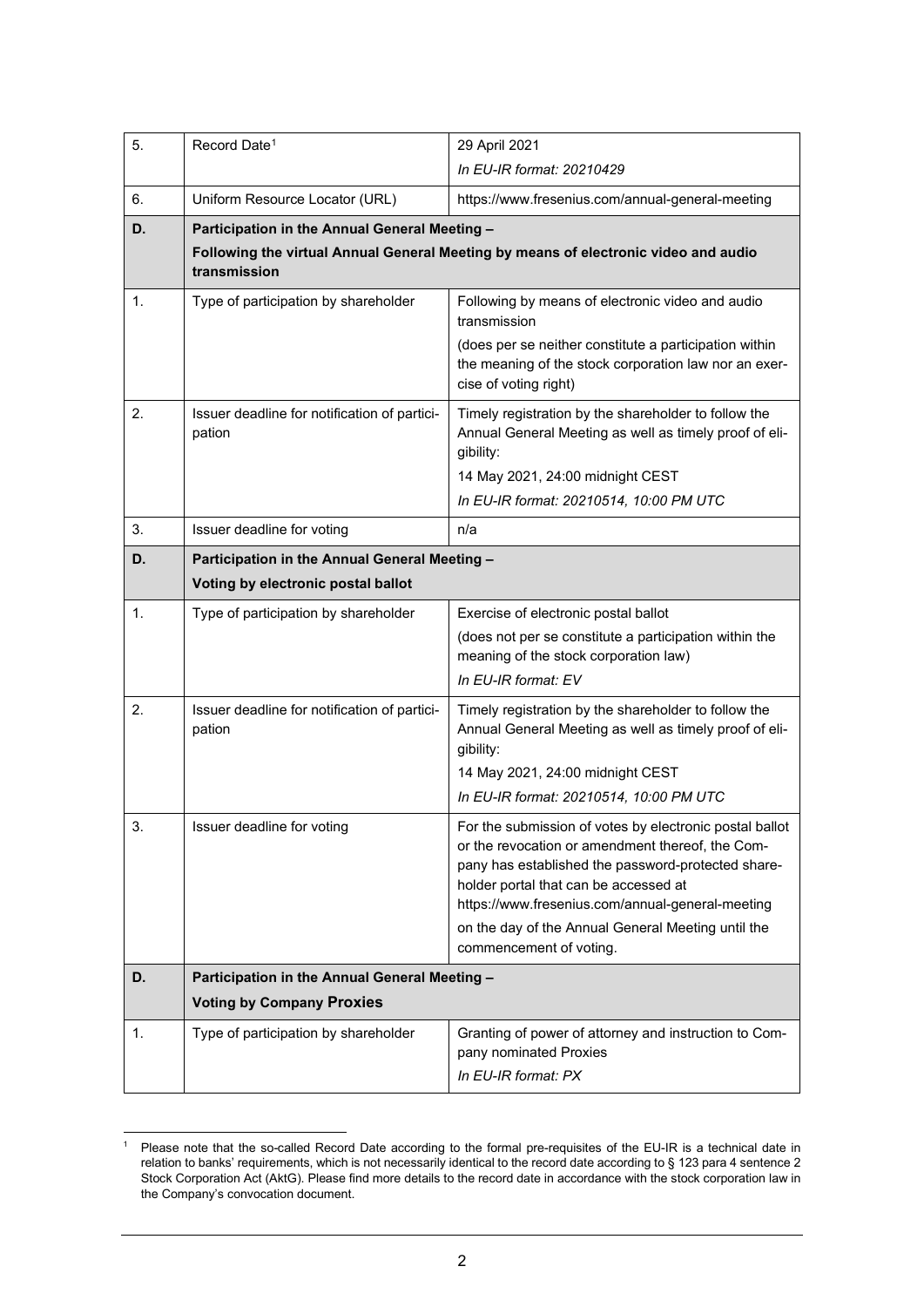| 2. | Issuer deadline for notification of partici-<br>pation | Timely registration by the shareholder to follow the<br>Annual General Meeting as well as timely proof of eli-<br>gibility:                                                                                                                                                                                                                                                                                                                                                                                                                                                           |
|----|--------------------------------------------------------|---------------------------------------------------------------------------------------------------------------------------------------------------------------------------------------------------------------------------------------------------------------------------------------------------------------------------------------------------------------------------------------------------------------------------------------------------------------------------------------------------------------------------------------------------------------------------------------|
|    |                                                        | 14 May 2021, 24:00 midnight CEST                                                                                                                                                                                                                                                                                                                                                                                                                                                                                                                                                      |
|    |                                                        | In EU-IR format: 20210514, 10:00 PM UTC                                                                                                                                                                                                                                                                                                                                                                                                                                                                                                                                               |
| 3. | Issuer deadline for notification of partici-<br>pation | Depending on the way of communication:<br>a)<br>The Company has established a password-protected<br>shareholder portal for granting powers of attorney and<br>instructions to the proxies nominated by the Company<br>or for revoking or amending such powers of attorney,<br>which can be accessed under<br>https://www.fresenius.com/annual-general-meeting                                                                                                                                                                                                                         |
|    |                                                        | both on the day of the virtual Annual General Meeting<br>and until the start of voting.                                                                                                                                                                                                                                                                                                                                                                                                                                                                                               |
|    |                                                        | b)<br>In addition, shareholders may also use the proxy form<br>that they receive together with the voting card for the<br>virtual Annual General Meeting, or which is available<br>on the Company' website, to grant powers of attorney<br>and instructions to the Company's proxies. The com-<br>pleted form must be submitted to the Company in ac-<br>cordance with the instructions contained in the formal<br>invitation document prior to the Annual General Meet-<br>ing at the latest by 20 May 2021, 6:00 PM CEST<br>(4:00 PM UTC)<br>In EU-IR format: 20210520, 4:00 PM UTC |
| Е. | Agenda-                                                |                                                                                                                                                                                                                                                                                                                                                                                                                                                                                                                                                                                       |
|    | Agenda item 1                                          |                                                                                                                                                                                                                                                                                                                                                                                                                                                                                                                                                                                       |
| 1. | Unique identifier of agenda item                       | 1                                                                                                                                                                                                                                                                                                                                                                                                                                                                                                                                                                                     |
| 2. | Title of agenda item                                   | Presentation of the Annual Financial Statements and<br>the Consolidated Financial Statements, each ap-<br>proved by the Supervisory Board, the Management<br>Reports for Fresenius SE & Co. KGaA and the Group<br>and the Report of the Supervisory Board of Fresenius<br>SE & Co. KGaA for the Fiscal Year 2020; Resolution<br>on the Approval of the Annual Financial Statements of<br>Fresenius SE & Co. KGaA for the Fiscal Year 2020                                                                                                                                             |
| 3. | URL of the materials                                   | https://www.fresenius.com/annual-general-meeting                                                                                                                                                                                                                                                                                                                                                                                                                                                                                                                                      |
| 4. | Vote                                                   | <b>Binding vote</b><br>In EU-IR format: BV                                                                                                                                                                                                                                                                                                                                                                                                                                                                                                                                            |
| 5. | Alternative voting options                             | Vote in favour, vote against, abstention<br>In EU-IR format: VF, VA, AB                                                                                                                                                                                                                                                                                                                                                                                                                                                                                                               |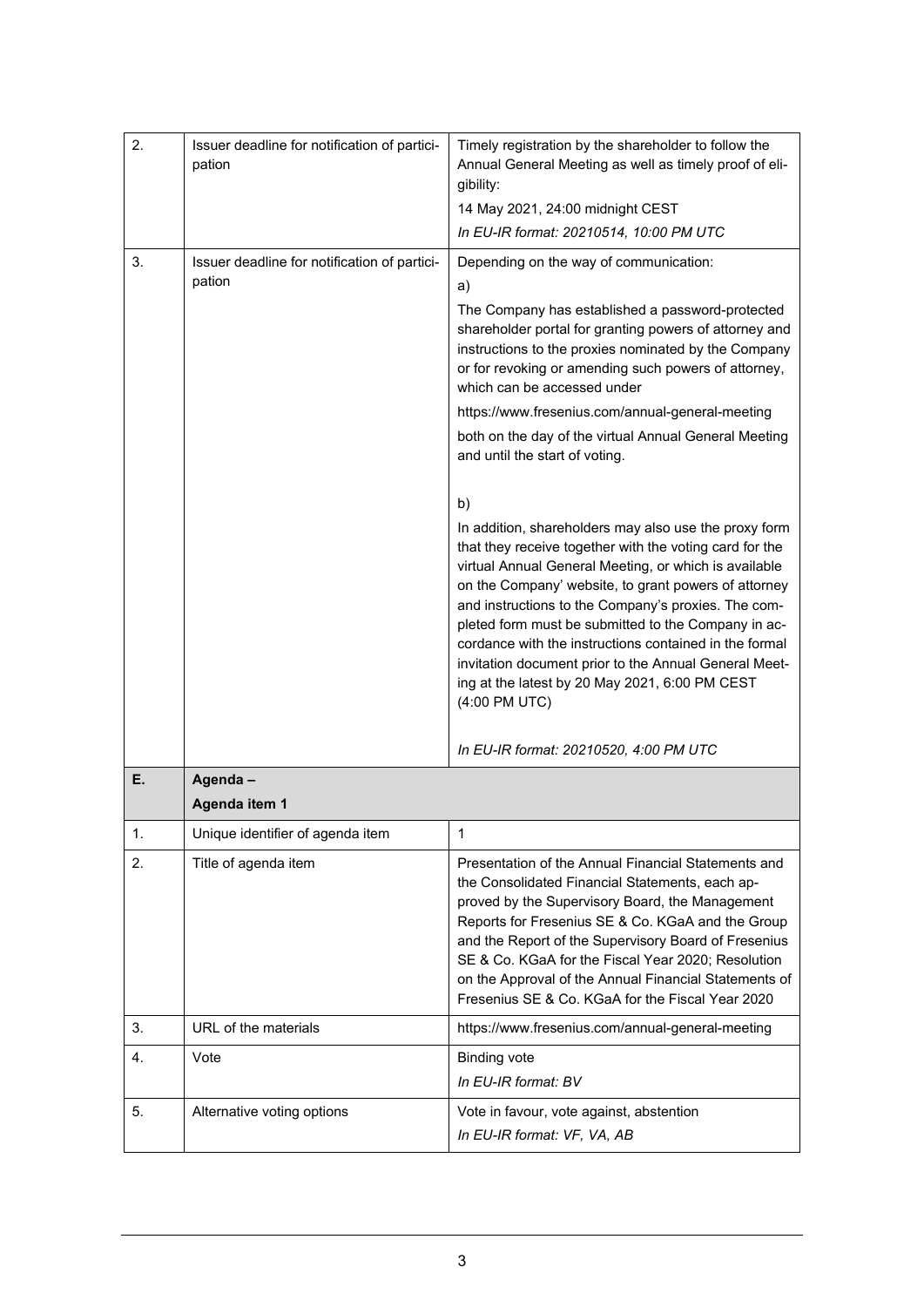| Е. | Agenda-<br>Agenda item 2         |                                                                                                                                                                                    |
|----|----------------------------------|------------------------------------------------------------------------------------------------------------------------------------------------------------------------------------|
| 1. | Unique identifier of agenda item | $\overline{2}$                                                                                                                                                                     |
| 2. | Title of agenda item             | Resolution on the Allocation of the Distributable Profit                                                                                                                           |
| 3. | URL of the materials             | https://www.fresenius.com/annual-general-meeting                                                                                                                                   |
| 4. | Vote                             | <b>Binding vote</b><br>In EU-IR format: BV                                                                                                                                         |
| 5. | Alternative voting options       | Vote in favour, vote against, abstention<br>In EU-IR format: VF, VA, AB                                                                                                            |
| Е. | Agenda-<br>Agenda item 3         |                                                                                                                                                                                    |
| 1. | Unique identifier of agenda item | 3                                                                                                                                                                                  |
| 2. | Title of agenda item             | Resolution on the Approval of the Actions of the<br>General Partner for the Fiscal Year 2020                                                                                       |
| 3. | URL of the materials             | https://www.fresenius.com/annual-general-meeting                                                                                                                                   |
| 4. | Vote                             | <b>Binding vote</b>                                                                                                                                                                |
|    |                                  | In EU-IR format: BV                                                                                                                                                                |
| 5. | Alternative voting options       | Vote in favour, vote against, abstention<br>Im Format der DVO: VF, VA, AB                                                                                                          |
| Е. | Agenda-<br>Agenda item 4         |                                                                                                                                                                                    |
| 1. | Unique identifier of agenda item | 4                                                                                                                                                                                  |
| 2. | Title of agenda item             | Resolution on the Approval of the Actions of the Su-<br>pervisory Board for the Fiscal Year 2020                                                                                   |
| 3. | URL of the materials             | https://www.fresenius.com/annual-general-meeting                                                                                                                                   |
| 4. | Vote                             | <b>Binding vote</b><br>In EU-IR format: BV                                                                                                                                         |
| 5. | Alternative voting options       | Vote in favour, vote against, abstention<br>Im Format der DVO: VF, VA, AB                                                                                                          |
| Е. | Agenda-                          |                                                                                                                                                                                    |
|    | Agenda item 5                    |                                                                                                                                                                                    |
| 1. | Unique identifier of agenda item | 5                                                                                                                                                                                  |
| 2. | Title of agenda item             | Election of the Auditor and Group Auditor for the Fis-<br>cal Year 2021 and of the Auditor for the potential Re-<br>view of Financial Information during the Course of the<br>Year |
| 3. | URL of the materials             | https://www.fresenius.com/annual-general-meeting                                                                                                                                   |
| 4. | Vote                             | <b>Binding vote</b><br>In EU-IR format: BV                                                                                                                                         |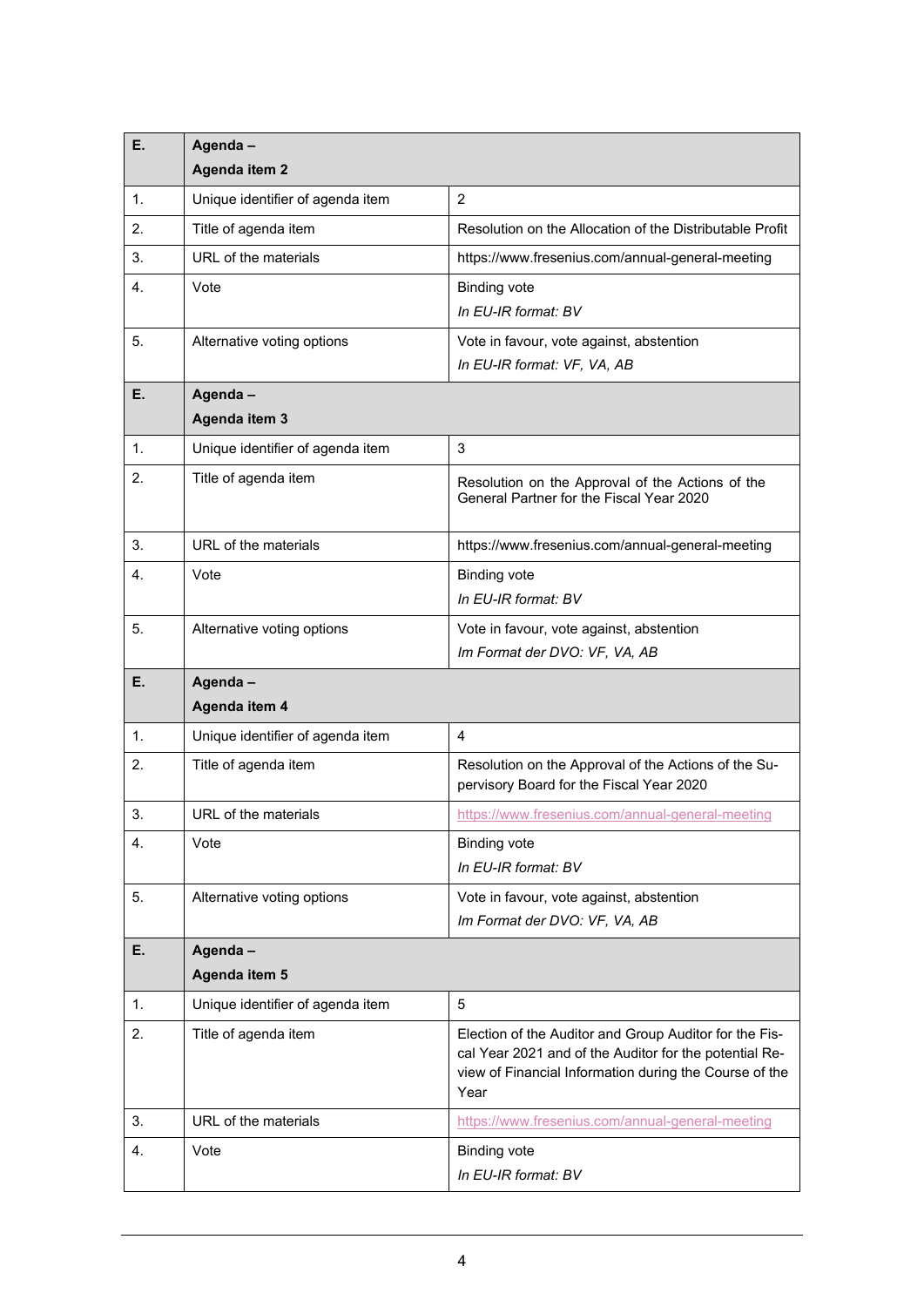| 5. | Alternative voting options       | Vote in favour, vote against, abstention<br>In EU-IR format: VF, VA, AB                                                                          |
|----|----------------------------------|--------------------------------------------------------------------------------------------------------------------------------------------------|
| Е. | Agenda-<br>Agenda item 6         |                                                                                                                                                  |
| 1. | Unique identifier of agenda item | 6                                                                                                                                                |
| 2. | Title of agenda item             | Resolution on the Approval of the Compensation Sys-<br>tem for the Members of the Management Board of the<br><b>General Partner</b>              |
| 3. | URL of the material              | https://www.fresenius.com/annual-general-meeting                                                                                                 |
| 4. | Vote                             | Advisory vote<br>In EU-IR format: AV                                                                                                             |
| 5. | Alternative voting options       | Vote in favour, vote against, abstention<br>In EU-IR format: VF, VA, AB                                                                          |
| Е. | Agenda-<br>Agenda item 7         |                                                                                                                                                  |
| 1. | Unique identifier of agenda item | $\overline{7}$                                                                                                                                   |
| 2. | Title of agenda item             | Resolution on the Remuneration of the Supervisory<br>Board and the Amendment of Article 13 and Article<br>13e (3) of the Articles of Association |
| 3. | URL of the materials             | https://www.fresenius.com/annual-general-meeting                                                                                                 |
| 4. | Vote                             | <b>Binding vote</b><br>In EU-IR format: BV                                                                                                       |
| 5. | Alternative voting options       | Vote in favour, vote against, abstention<br>In EU-IR format: VF, VA, AB                                                                          |
| Е. | Agenda-<br>Agenda item 8a        |                                                                                                                                                  |
| 1. | Unique identifier of agenda item | 8a                                                                                                                                               |
| 2. | Title of agenda item             | Election to the Supervisory Board -<br>Prof. Dr. med. D. Michael Albrecht                                                                        |
| 3. | URL of the materials             | https://www.fresenius.com/annual-general-meeting                                                                                                 |
| 4. | Vote                             | <b>Binding vote</b><br>In EU-IR format: BV                                                                                                       |
| 5. | Alternative voting options       | Vote in favour, vote against, abstention<br>Im Format der DVO: VF, VA, AB                                                                        |
| Е. | Agenda-                          |                                                                                                                                                  |
|    | Agenda item 8b                   |                                                                                                                                                  |
| 1. | Unique identifier of agenda item | 8b                                                                                                                                               |
| 2. | Title of agenda item             | Election to the Supervisory Board -<br>Michael Diekmann                                                                                          |
| 3. | URL of the materials             | https://www.fresenius.com/annual-general-meeting                                                                                                 |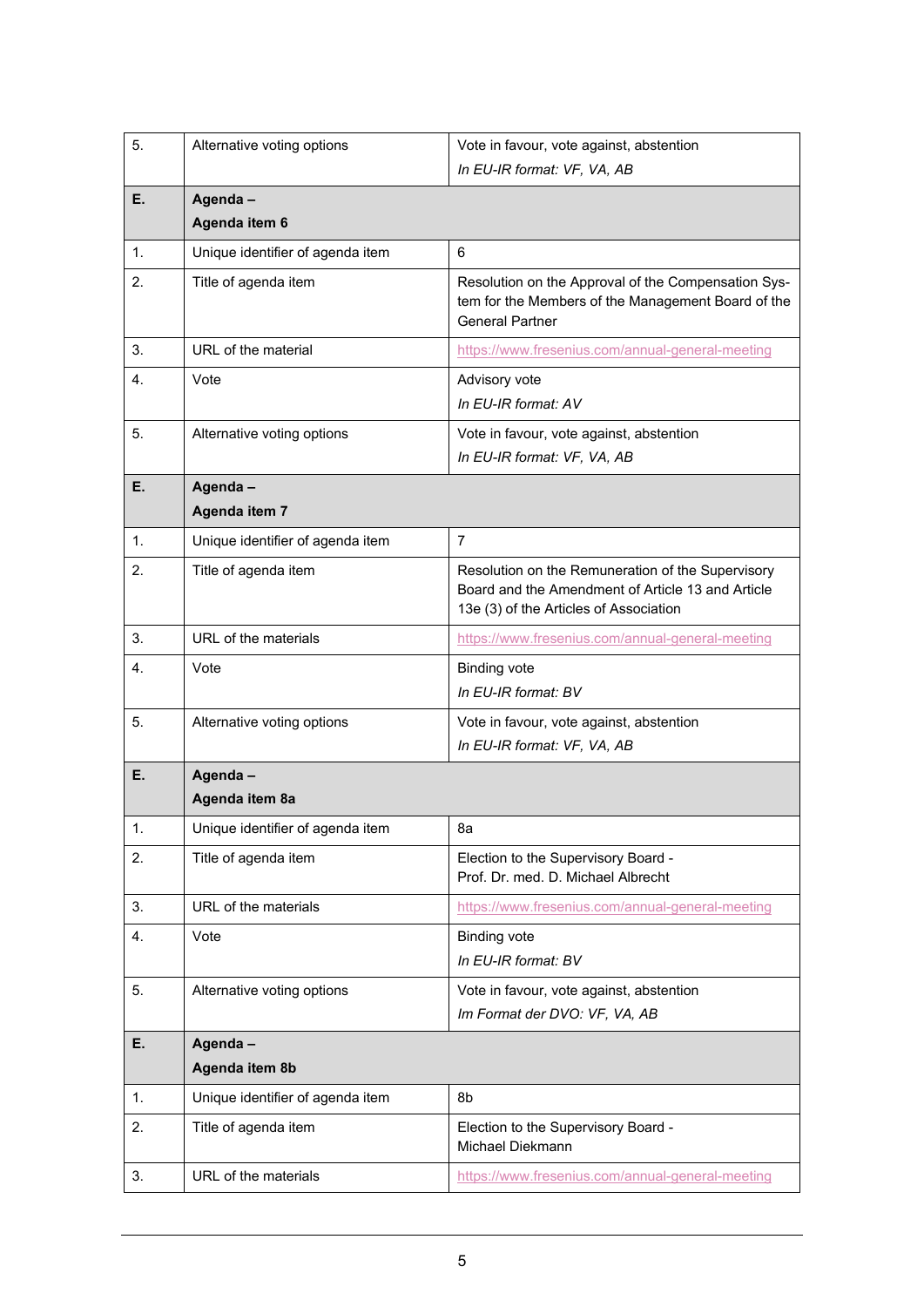| 4. | Vote                             | <b>Binding vote</b><br>In EU-IR format: BV                                |
|----|----------------------------------|---------------------------------------------------------------------------|
|    |                                  |                                                                           |
| 5. | Alternative voting options       | Vote in favour, vote against, abstention<br>Im Format der DVO: VF, VA, AB |
| Е. | Agenda-                          |                                                                           |
|    | Agenda item 8c                   |                                                                           |
| 1. | Unique identifier of agenda item | 8c                                                                        |
| 2. | Title of agenda item             | Election to the Supervisory Board -<br><b>Wolfgang Kirsch</b>             |
| 3. | URL of the materials             | https://www.fresenius.com/annual-general-meeting                          |
| 4. | Vote                             | <b>Binding vote</b><br>In EU-IR format: BV                                |
| 5. | Alternative voting options       | Vote in favour, vote against, abstention<br>Im Format der DVO: VF, VA, AB |
| Е. | Agenda-                          |                                                                           |
|    | Agenda item 8d                   |                                                                           |
| 1. | Unique identifier of agenda item | 8d                                                                        |
| 2. | Title of agenda item             | Election to the Supervisory Board -<br>Prof. Dr. med. Iris Löw-Friedrich  |
| 3. | URL of the materials             | https://www.fresenius.com/annual-general-meeting                          |
| 4. | Vote                             | <b>Binding vote</b><br>In EU-IR format: BV                                |
| 5. | Alternative voting options       | Vote in favour, vote against, abstention<br>Im Format der DVO: VF, VA, AB |
| Е. | Agenda-                          |                                                                           |
|    | Agenda item 8e                   |                                                                           |
| 1. | Unique identifier of agenda item | 8e                                                                        |
| 2. | Title of agenda item             | Election to the Supervisory Board -<br>Klaus-Peter Müller                 |
| 3. | URL of the materials             | https://www.fresenius.com/annual-general-meeting                          |
| 4. | Vote                             | <b>Binding vote</b><br>In EU-IR format: BV                                |
| 5. | Alternative voting options       | Vote in favour, vote against, abstention<br>Im Format der DVO: VF, VA, AB |
| Е. | Agenda-<br>Agenda item 8f        |                                                                           |
| 1. | Unique identifier of agenda item | 8f                                                                        |
| 2. | Title of agenda item             | Election to the Supervisory Board -<br><b>Hauke Stars</b>                 |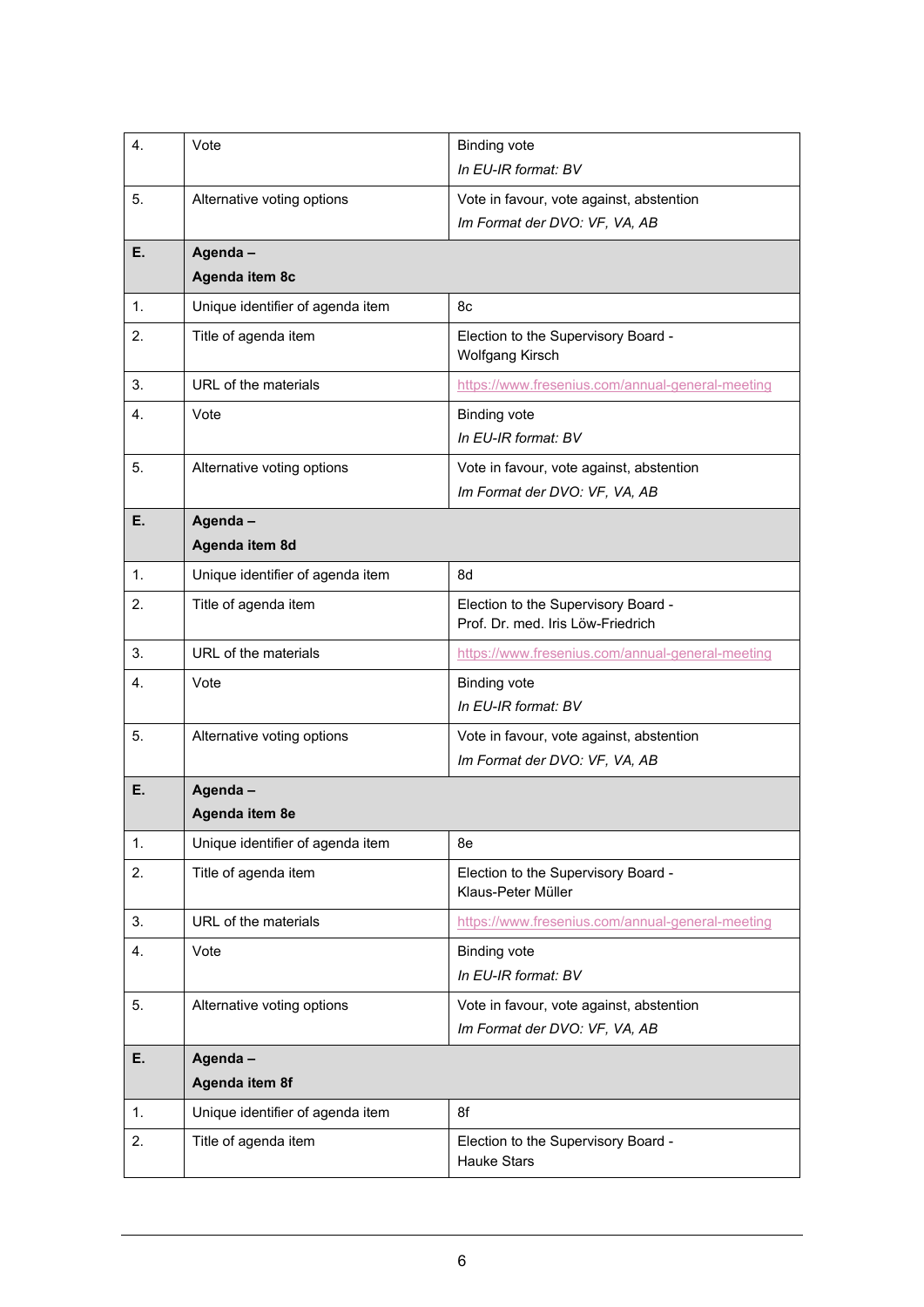| 3. | URL of the materials                        | https://www.fresenius.com/annual-general-meeting                                                                                                  |
|----|---------------------------------------------|---------------------------------------------------------------------------------------------------------------------------------------------------|
| 4. | Vote                                        | <b>Binding vote</b>                                                                                                                               |
|    |                                             | In EU-IR format: BV                                                                                                                               |
| 5. | Alternative voting options                  | Vote in favour, vote against, abstention                                                                                                          |
|    |                                             | Im Format der DVO: VF, VA, AB                                                                                                                     |
| Е. | Agenda-                                     |                                                                                                                                                   |
|    | Agenda item 9a                              |                                                                                                                                                   |
| 1. | Unique identifier of agenda item            | 9а                                                                                                                                                |
| 2. | Title of agenda item                        | Election to the Joint Committee -<br>Michael Diekmann                                                                                             |
| 3. | URL of the materials                        | https://www.fresenius.com/annual-general-meeting                                                                                                  |
| 4. | Vote                                        | <b>Binding vote</b>                                                                                                                               |
|    |                                             | In EU-IR format: BV                                                                                                                               |
| 5. | Alternative voting options                  | Vote in favour, vote against, abstention                                                                                                          |
|    |                                             | Im Format der DVO: VF, VA, AB                                                                                                                     |
| Е. | Agenda-                                     |                                                                                                                                                   |
|    | Agenda item 9b                              |                                                                                                                                                   |
| 1. | Unique identifier of agenda item            | 9b                                                                                                                                                |
| 2. | Title of agenda item                        | Election to the Joint Committee -<br><b>Hauke Stars</b>                                                                                           |
| 3. | URL of the materials                        | https://www.fresenius.com/annual-general-meeting                                                                                                  |
| 4. | Vote                                        | <b>Binding vote</b>                                                                                                                               |
|    |                                             | In EU-IR format: BV                                                                                                                               |
| 5. | Alternative voting options                  | Vote in favour, vote against, abstention                                                                                                          |
|    |                                             | Im Format der DVO: VF, VA, AB                                                                                                                     |
| F. |                                             | Specification of the deadlines regarding the exercise of other shareholders rights -                                                              |
|    | Motions by shareholders to amend the Agenda |                                                                                                                                                   |
| 1. | Object of deadline                          | Motions by shareholders to amend the agenda pursu-<br>ant to § 122 para 2 in conjunction with § 278 para 3<br><b>Stock Corporation Act (AktG)</b> |
| 2. | Applicable issuer deadline                  | 20 April 2021, 24:00 midnight CEST                                                                                                                |
|    |                                             | In EU-IR format: 20210420, 10:00 PM UTC                                                                                                           |
| F. |                                             | Specification of the deadlines regarding the exercise of other shareholders rights -                                                              |
|    | <b>Counter-motions</b>                      |                                                                                                                                                   |
| 1. | Object of deadline                          | Transmission of counter-motions by shareholders<br>pursuant to § 126 para 1 in conjunction with § 278<br>para 3 Stock Corporation Act (AktG)      |
| 2. | Applicable issuer deadline                  | 6 May 2021, 24:00 midnight CEST                                                                                                                   |
|    |                                             | In EU-IR format: 20210506, 10:00 PM UTC                                                                                                           |